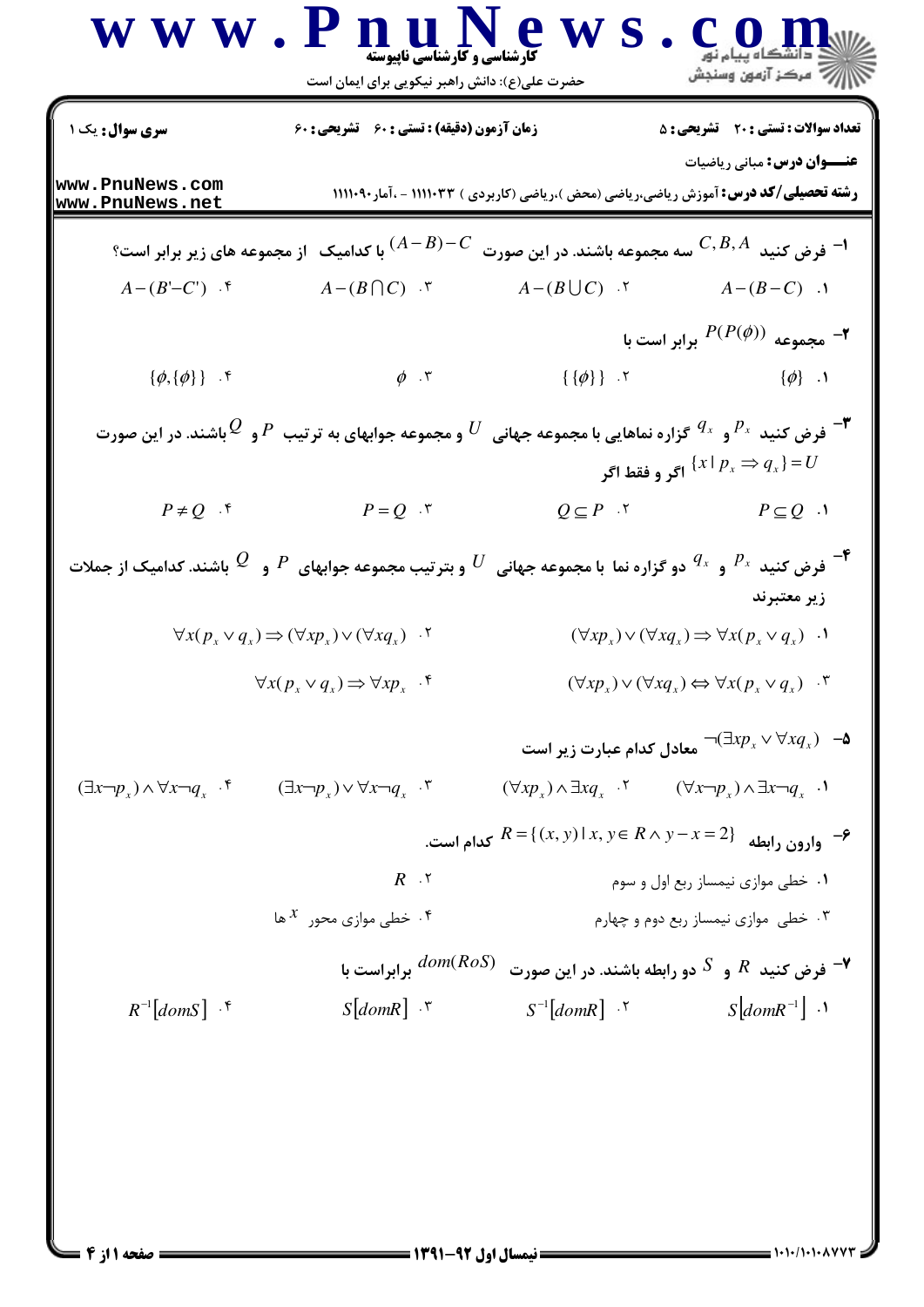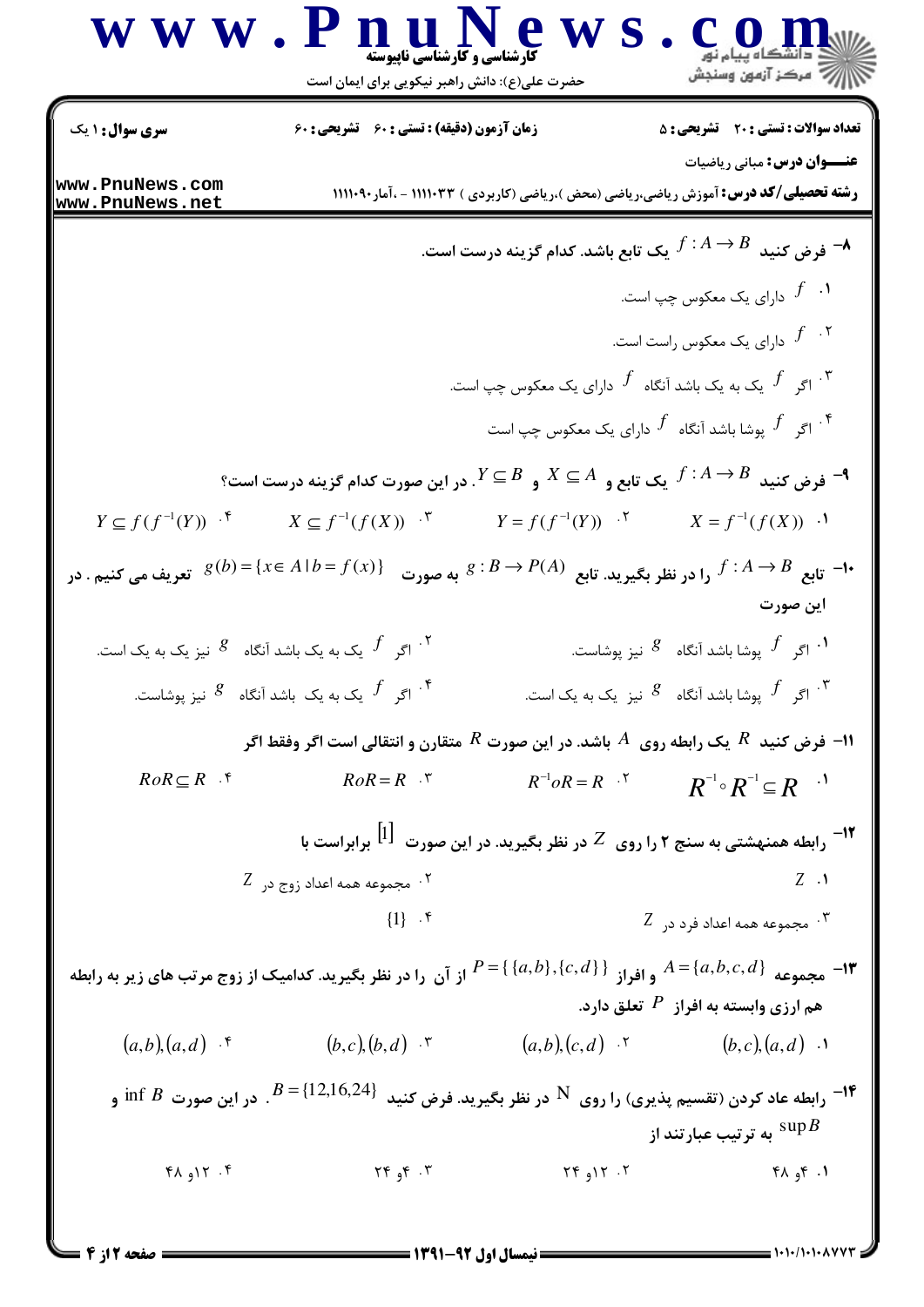|                                                                                                        | W W . $P \nrightarrow Q$ $W \cdot W$<br>حضرت علی(ع): دانش راهبر نیکویی برای ایمان است                                                              |                                      | COD                                                                                                                                |  |  |  |
|--------------------------------------------------------------------------------------------------------|----------------------------------------------------------------------------------------------------------------------------------------------------|--------------------------------------|------------------------------------------------------------------------------------------------------------------------------------|--|--|--|
| سری سوال : ۱ یک                                                                                        | زمان آزمون (دقیقه) : تستی : 60 قشریحی : 60                                                                                                         |                                      | <b>تعداد سوالات : تستی : 20 - تشریحی : 5</b>                                                                                       |  |  |  |
| www.PnuNews.com<br>www.PnuNews.net                                                                     |                                                                                                                                                    |                                      | <b>عنـــوان درس:</b> مبانی ریاضیات<br><b>رشته تحصیلی/کد درس: آ</b> موزش ریاضی،ریاضی (محض )،ریاضی (کاربردی ) ۱۱۱۱۰۳۳ - ،آمار۱۱۱۱۰۹۰ |  |  |  |
| ا— فرض کنید $\le$ یک رابطه $\,$ ترتیب جزئی روی مجموعه $\,$ باشد. در این صورت کدام گزینه درست است. $\,$ |                                                                                                                                                    |                                      |                                                                                                                                    |  |  |  |
| ل مجكترين عضو $A$ است اگر وفقط اگر $^{\quad a}$ تنها عضو مينيمال $A$ باشد. $a\in A$                    |                                                                                                                                                    |                                      |                                                                                                                                    |  |  |  |
| ا اگر $\,$ عضو مینیمال $\,$ باشد آنگاه $^{\,a}$ کوچکترین عضو $\,$ است. $^{\,a}$                        |                                                                                                                                                    |                                      |                                                                                                                                    |  |  |  |
| اگر $A\in A$ کوچکترین عضو $A$ باشد آنگاه $^{\,a}$ تنها عضو مینیمال $^{\,a}$ است $^{\,r}$               |                                                                                                                                                    |                                      |                                                                                                                                    |  |  |  |
|                                                                                                        |                                                                                                                                                    |                                      | ا مارای کوچکترین عضو است. $A$ ۰۴                                                                                                   |  |  |  |
|                                                                                                        | در نظر بگیرید. کدام گزینه درست است.                                                                                                                | $A = \{ \{a\}, \{b\}, \{c\} \}$      | <sup>16−</sup> رابطه جزئیت <sup>(</sup> ⊆) را روی مجموعه                                                                           |  |  |  |
|                                                                                                        | دارای کوچکترین عضو است. $A$ $\cdot$ ۲                                                                                                              |                                      | ا. $A$ دارای بزرگترین عضو است. $\,$                                                                                                |  |  |  |
|                                                                                                        | ا مارای عنصر مینیمال و ماکسیمال نیست $A$ $\cdot$ ۴                                                                                                 |                                      | دارای عنصر مینیمال و ماکسیمال است. $A$ $\cdot$ "                                                                                   |  |  |  |
|                                                                                                        | مجموعه های دلخواه باشند به طوری که $A\thicksim B$ و $C\thicksim D$ . در این صورت کدامیک از $D$                                                     |                                      | $C$ فرض کنید $A$ و $B$ و $^\prime$ و $^\prime$<br>گزینه های زیر درست است.                                                          |  |  |  |
| $A \cap C \sim B \cap D$ .                                                                             | $A \cup C \sim B \cup D$ .                                                                                                                         | $A_B \sim C_D$ .                     | $A \times C \sim B \times D$ .                                                                                                     |  |  |  |
|                                                                                                        |                                                                                                                                                    |                                      | ۱۸– کدامیک از مجموعه های زیر بی شمار هستند                                                                                         |  |  |  |
| $(0,1)$ .                                                                                              | $N_{\{0,1\}}$ .                                                                                                                                    | $P(N)$ . $\zeta$                     | $Q_{\cdot}$ .                                                                                                                      |  |  |  |
|                                                                                                        |                                                                                                                                                    |                                      | <sup>19 –</sup> فرض کنید <sup>N</sup> عدد اصلی مجموعه اعداد طبیعی باشد. کدام گزینه نادرست است.                                     |  |  |  |
| $X + 1 = X$                                                                                            | $2^N = N \cdot^r$                                                                                                                                  | $NN = N$ $Y$                         | $X + X = X$                                                                                                                        |  |  |  |
|                                                                                                        |                                                                                                                                                    |                                      | <b>۲۰</b> - تابع <sup>5</sup> در اصول پئانو تابعی است:                                                                             |  |  |  |
| ۰۴ کراندار                                                                                             | ۰۳ نه یک بیک و نه پوشا                                                                                                                             | ۰۲ یک بیک                            | ۰۱ پوشا                                                                                                                            |  |  |  |
|                                                                                                        | سوالات تشريحي                                                                                                                                      |                                      |                                                                                                                                    |  |  |  |
| <u>۱،۴۰ نمره</u>                                                                                       | ا- فرض کنید $P$ و $P$ دو گزاره باشند. ثابت کنید گزاره زیر یک گزاره همیشه درست است $\rho$                                                           |                                      | $(\neg p \lor q) \Leftrightarrow (p \Rightarrow q)$                                                                                |  |  |  |
| ۱،۴۰ نمره                                                                                              | $R \mid A \cup B = (R \mid A) \cup (R \mid B)$                                                                                                     |                                      | فرض کنید $R$ یک رابطه و $A$ و $B$ دو مجموعه باشند. ثابت کنید $^\blacksquare$                                                       |  |  |  |
|                                                                                                        | $f^{-1}(Y_1 \cap Y_2) = f^{-1}(Y_1) \cap f^{-1}(Y_2)$ فرض کنید $f:A \to B$ یک تابع و $Y_2 \subseteq B$ و $Y_1 \subseteq B$ . ثابت کنید $f:A \to B$ |                                      |                                                                                                                                    |  |  |  |
|                                                                                                        |                                                                                                                                                    | ـــــــــــ نیمسال اول ۹۲-۱۳۹۱ ـــــ |                                                                                                                                    |  |  |  |